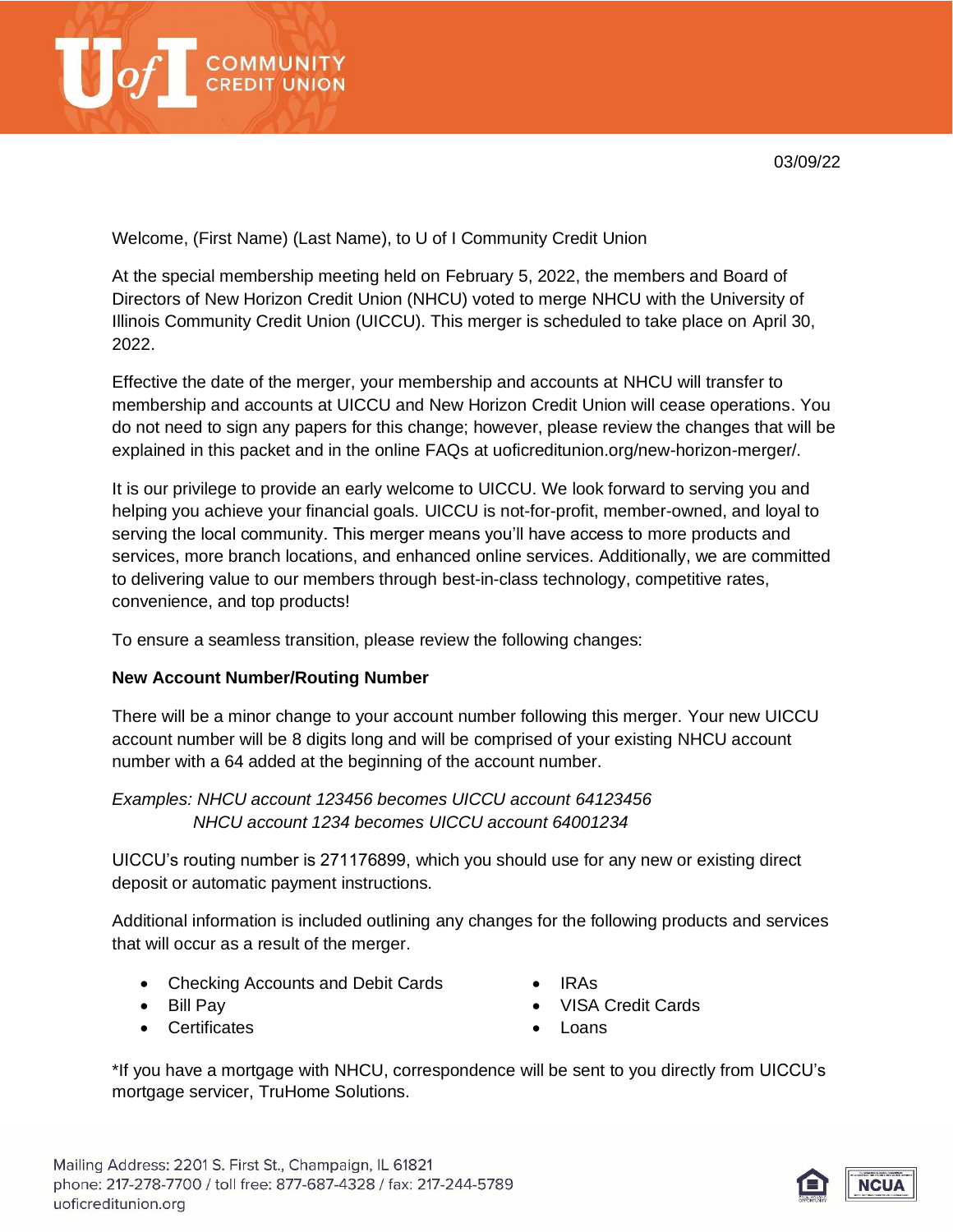### **New Horizon Branch**

NHCU at 1019 East Fairchild will be closed on Friday, April 29 and Saturday, April 30, 2022 in order to transfer and verify all account information to the UICCU computer system successfully. NHCU members will have access to accounts as soon as possible on May 1. We sincerely apologize for any inconvenience this may cause and assure you we will make every effort to bring all systems and access live as quickly as possible.

The credit union at 1019 East Fairchild will open as a branch of UICCU on Monday, May 2.

# **Online Banking Access**

Online banking through the NHCU system will be discontinued at approximately 5:00 p.m. on Friday, April 29, 2022. There will be no online banking access until after accounts are live on UICCU's system on or after May 1, 2022. Statements and account history prior to May 1, 2022 will not be accessible via the UICCU digital banking system after the merger. *Prior to the merger, please ensure NHCU has your correct contact information including mobile phone number, mailing address, and email address.*

# **How to Learn More or Get Additional Help**

For any additional questions, please review the remainder of this packet. Also, feel free to call us at 217-278-7700 (Press 5 for NHCU members). Information and FAQs are also available online at uoficreditunion.org/new-horizon-merger/.

We appreciate the trust that you and the NHCU Board of Directors have placed in us, and we will work diligently to make this process as smooth as possible. We look forward to our new partnership and the opportunity to serve all your financial needs with the exceptional service you've come to expect and deserve.

Thank you for your support,

Chris Harlan, President/CEO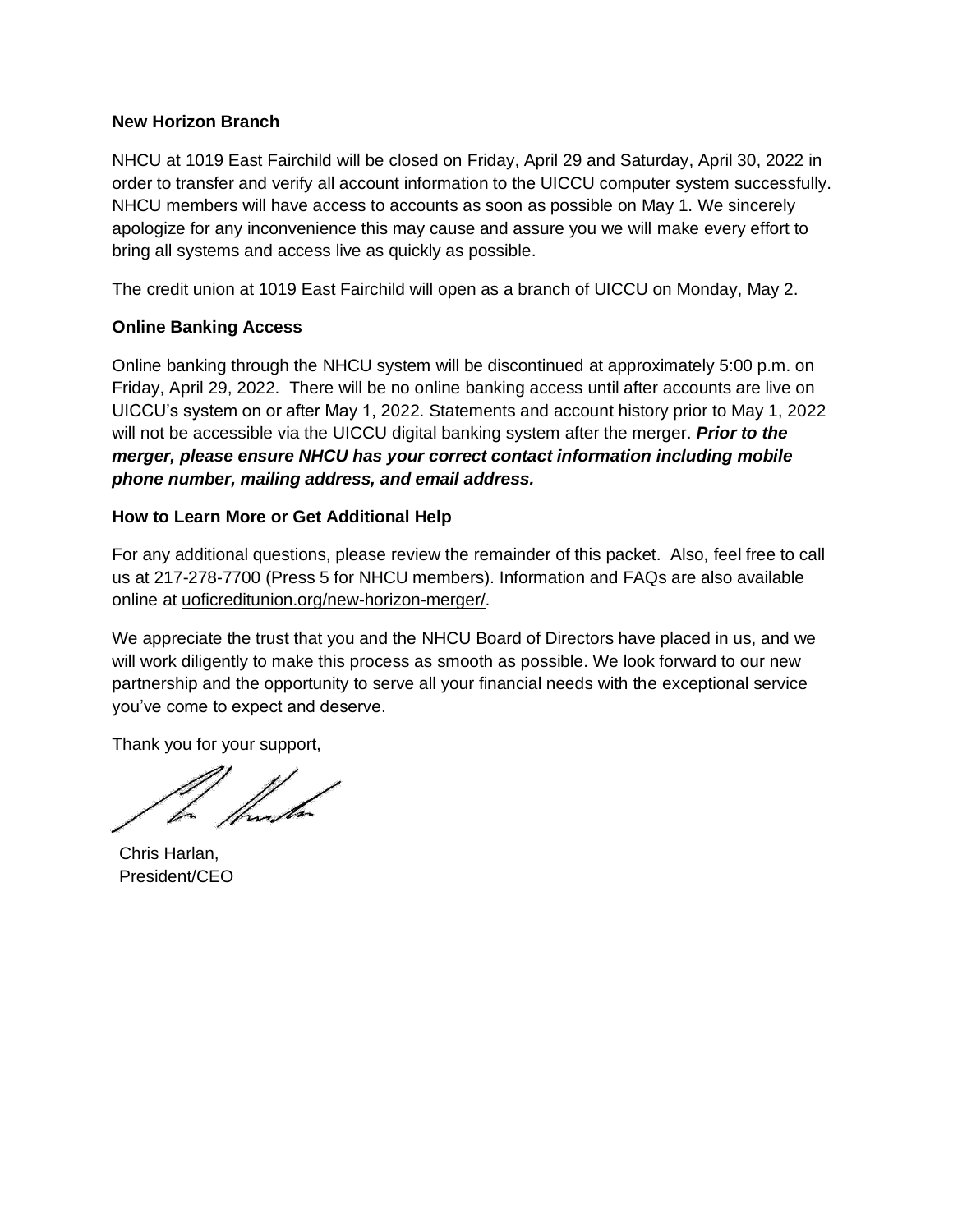# **Account Information and Changes**

## **Checking Accounts and Debit Cards**

Your current NHCU checking account will be converted to a UICCU iChecking account and include the following features and benefits:

- No monthly service charge
- No minimum balance
- Free digital banking
- Free tap-to-pay VISA debit card
- Free bill pay
- Free eStatement
- Courtesy Pay available
- Free digital wallet access through Apple Pay and Google Pay
- Free POS transactions
- Over 50,000 surcharge-free ATMs
- Free remote deposit of checks
- Free person-to-person payments
	- Free external transfers
	- Free overdraft protection from savings

The iChecking account is a FREE checking account with no fees.

#### Debit Card Changes

Your current NHCU debit card will continue to work through Saturday, April 30, 2022.

You will receive a new UICCU debit card on or around April 23, 2022. If you have not received it by April 25, 2022, please call 217-278-7700.

Starting May 1, 2022, activate and use your new UICCU debit card. Your NHCU card can be destroyed. Add your card to your digital wallet for easy access with Apple Pay or Google Pay. You will be able to tap-to-pay with your new contactless UICCU VISA debit card.

#### Automatic Deductions/Payments:

ACH payments currently set up through other companies (i.e. utilities, insurance, loan payments) that are automatically withdrawn from your account will continue to be withdrawn from your new UICCU checking account. No action is required on your part.

#### Direct Deposits

Any direct deposit currently set up will continue to be deposited to your new UICCU account. No action is required on your part.

#### Paper Checks:

After the merger, your current NHCU checks will still work with your new UICCU checking account. Contact UICCU when you need more checks to ensure the correct checks are ordered.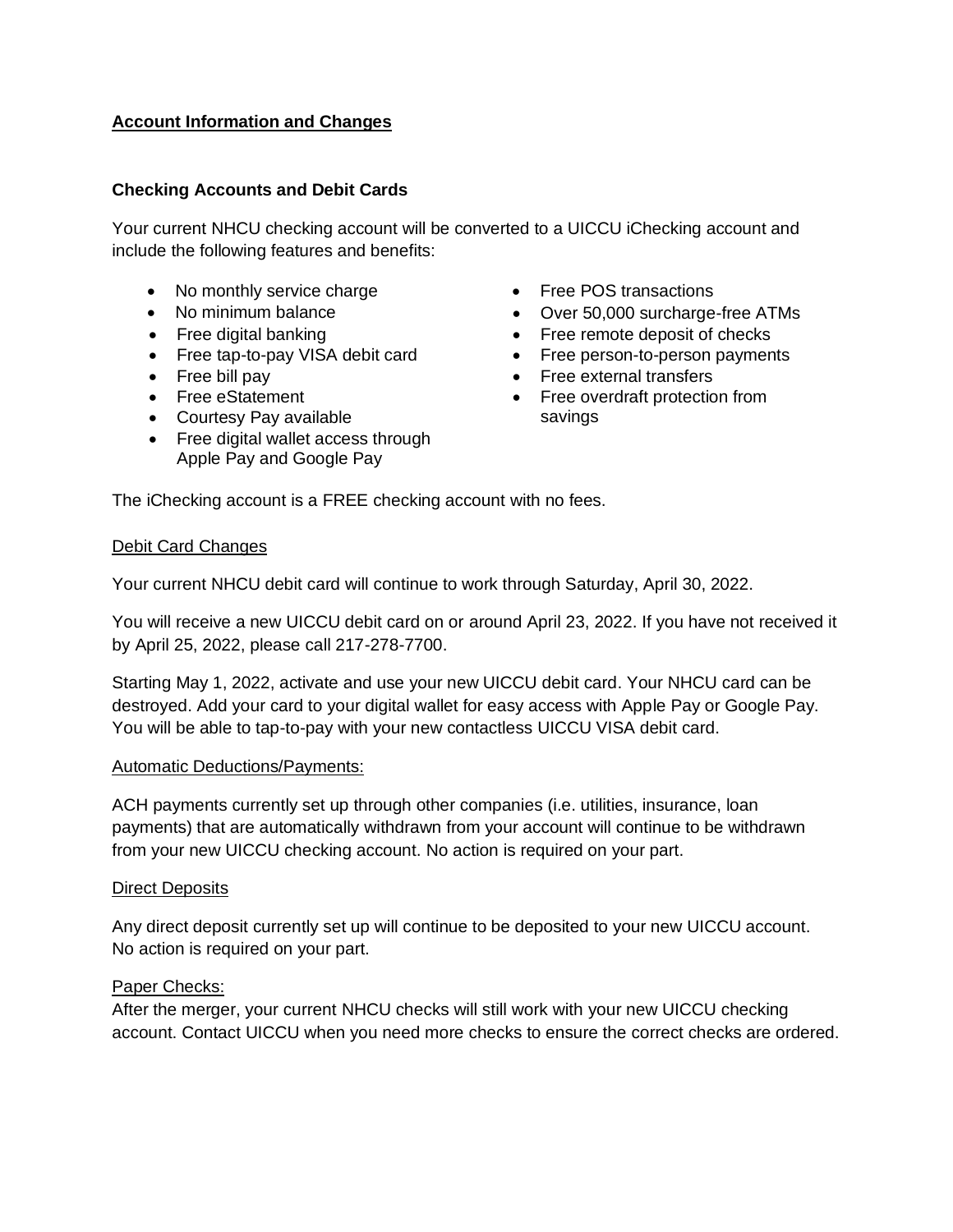# Bill Pay

Your payee information and scheduled payments **will not transfer** to UICCU Digital Banking. Any electronic or paper check payment scheduled for 4/29/2022, or before, will be processed and cleared without issue. Please make a note of any payee information you need from your current NHCU Bill Pay account prior to April 29, 2022. Once you are logged in to UICCU Digital Banking after May 1, you will be able to set up your payees and schedule payments in UICCU Digital Banking.

## Overdraft Protection from Savings

Your UICCU checking account will be set up with automatic overdraft coverage from your primary savings account. UICCU does not charge a fee for automatic overdraft transfer from savings.

# Courtesy Pay:

An additional benefit of our checking accounts is Courtesy Pay. Courtesy Pay allows you to overdraw your account to clear a check or make debit card or electronic transactions. This feature can save you money in fees from other institutions by not allowing these transactions to be returned. Each time you access Courtesy Pay on your account; a \$30 fee will be charged. The Courtesy Pay limit is automatically set at \$1,000 for check transactions and recurring ACH debits.

## **Statements**

UICCU paper statements for checking accounts are available for a \$2 monthly fee. To avoid fees, enroll in eStatements on or after May 1, 2022, via digital banking at uoficreditunion.org.

## **Certificates**

## Terms and Conditions

From now until the next maturity/renewal date of your NHCU certificate there will be no changes. The existing dividend rate will remain the same, dividends will be paid monthly and at maturity. Early withdrawal penalties will not change, and the maturity date will remain the same.

## Maturity

At maturity, the balance after dividends are paid, will be transferred to a UICCU certificate of the same term. You will receive a Maturity Notice in advance of the maturity date which will outline additional options for the maturing balance to be reinvested in another Share Certificate. Please use that form to give us instructions as to the term and amount you'd like invested. UICCU offers Share Certificates with the following terms:

| 90 Days  | 1 Year  | 3 Years | 5 Years |
|----------|---------|---------|---------|
| 6 Months | 2 Years | 4 Years |         |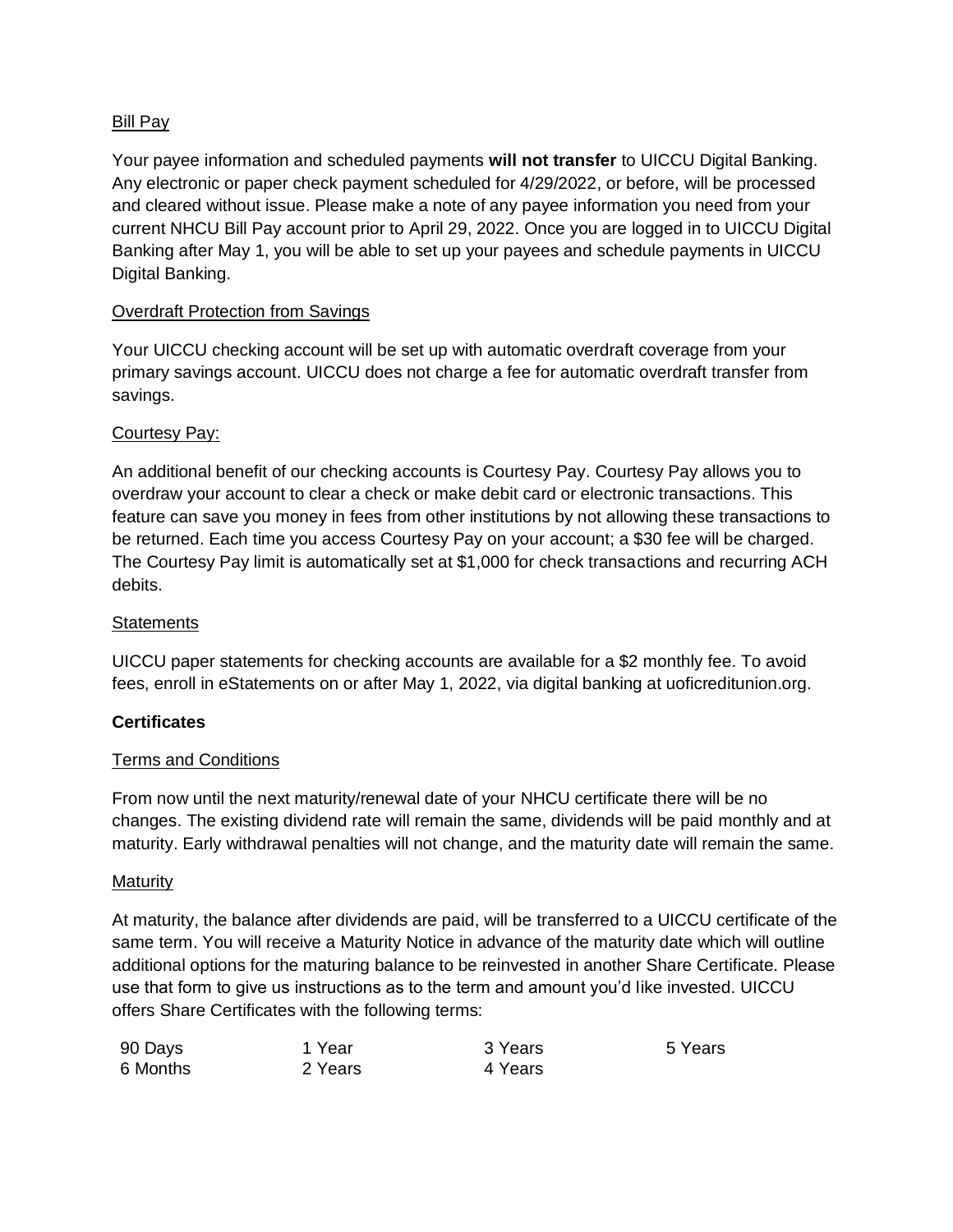# **IRAs**

Your NHCU IRA savings accounts will transfer over to a UICCU IRA savings account with a current rate of 0.05% APY. You do not need to do anything for the IRA to transfer over. You will not be charged any fees for the transfer.

We do have other options available for IRAs such as IRA Certificates as well as our own Financial Advisors.

## **VISA Credit Cards**

# Functionality of Card

Your existing NHCU VISA credit card and card number will continue to work. We encourage you to upgrade to a UICCU VISA credit card and take advantage of our credit card benefits. Apply at uoficreditunion.org and start earning rewards today. New cardholders who apply by June 30, 2022, will qualify for 0% APR on any balances transferred from your NHCU VISA credit card or any other card you choose to transfer a balance from. If your NHCU VISA credit card is in good standing, you will be approved for a UICCU VISA credit card with the same credit limit you have on your NHCU VISA credit card.

*Please note: all* NHCU VISA credit cards *will eventually be converted to a UICCU VISA credit card. We do not have a projected date for that conversion. Further communication will be sent when additional information is known.*

## Account Terms

Your Annual Percentage Rate (APR), credit limit, and other account terms will remain the same on your NHCU VISA credit card until conversion to a UICCU Vise credit card.

\*If you have credit life and/or credit disability insurance on your NHCU credit card, additional correspondence will be sent to you directly from NHCU's credit insurance provider, CUNA.

## Payments & Due Date

While you are still using your NHCU VISA credit card:

- Your current payment due date will remain the same
- If you have automatic payments set up on your NHCU VISA credit card, those will continue.
- If you prefer to mail a payment on your NHCU VISA credit card, you will continue to mail payments to: P.O. Box 4521 Carol Stream, IL 60197.
- You will **not** be able to make a payment to your NHCU VISA credit card at a UICCU Branch.

*Upon upgrading your current* NHCU VISA credit card *to a UICCU VISA credit card, you will be pleased to experience increased payment functionalities including digital banking, mobile payment, and in-branch payments.*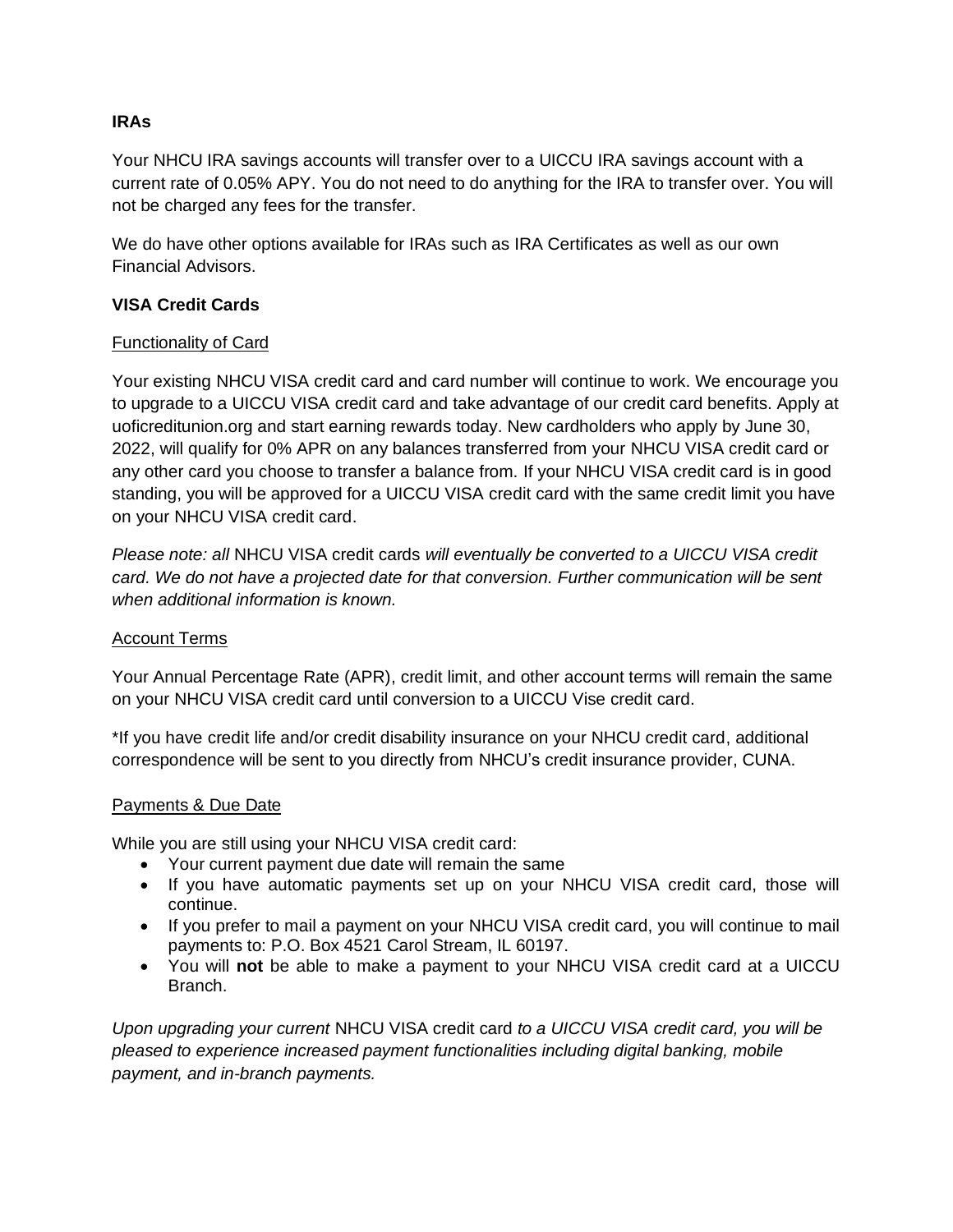## Accessing your Card

You can access information on your NHCU VISA credit card account at ezcardinfo.com, or by calling 1-800-322-8472. Upon upgrading to a UICCU VISA credit card you will have online access in digital banking and direct assistance from UICCU staff.

### Fraud & Lost or Stolen Card

While you are still using your NHCU VISA credit card, continue to report any fraudulent transactions and lost or stolen cards by calling 1-800-322-8472.

### **Loans**

### Loan Terms & Conditions

Your current NHCU loan rate, payment, due date, and terms will remain as is.

If you have Credit Life and Credit Disability on your current NHCU loan that was opened before October 1, 2021, that coverage will continue without interruption.

Any new loans or refinances after the merger will be based on UICCU's rates and terms in effect at the time of the loan.

#### Accessing your Loan

You will be able to access your NHCU loan details using any of the following options:

- Digital banking at uoficreditunion.org
- Mobile App (Available for Apple & Android users)
- By phone at 217-278-7700 or toll free 877-678-4328
- At any UICCU branch location

## Loan Payment Options

- Automatic transfer in UICCU Digital Banking from UICCU Checking or Savings
- Automatic transfer in UICCU Digital Banking from Checking or Savings at another institution
- In person at any UICCU branch location
- By mail: **UICCU** 2201 S First St Champaign, IL 61820

Your current payment coupons will work when paying by mail or at any UICCU branch.